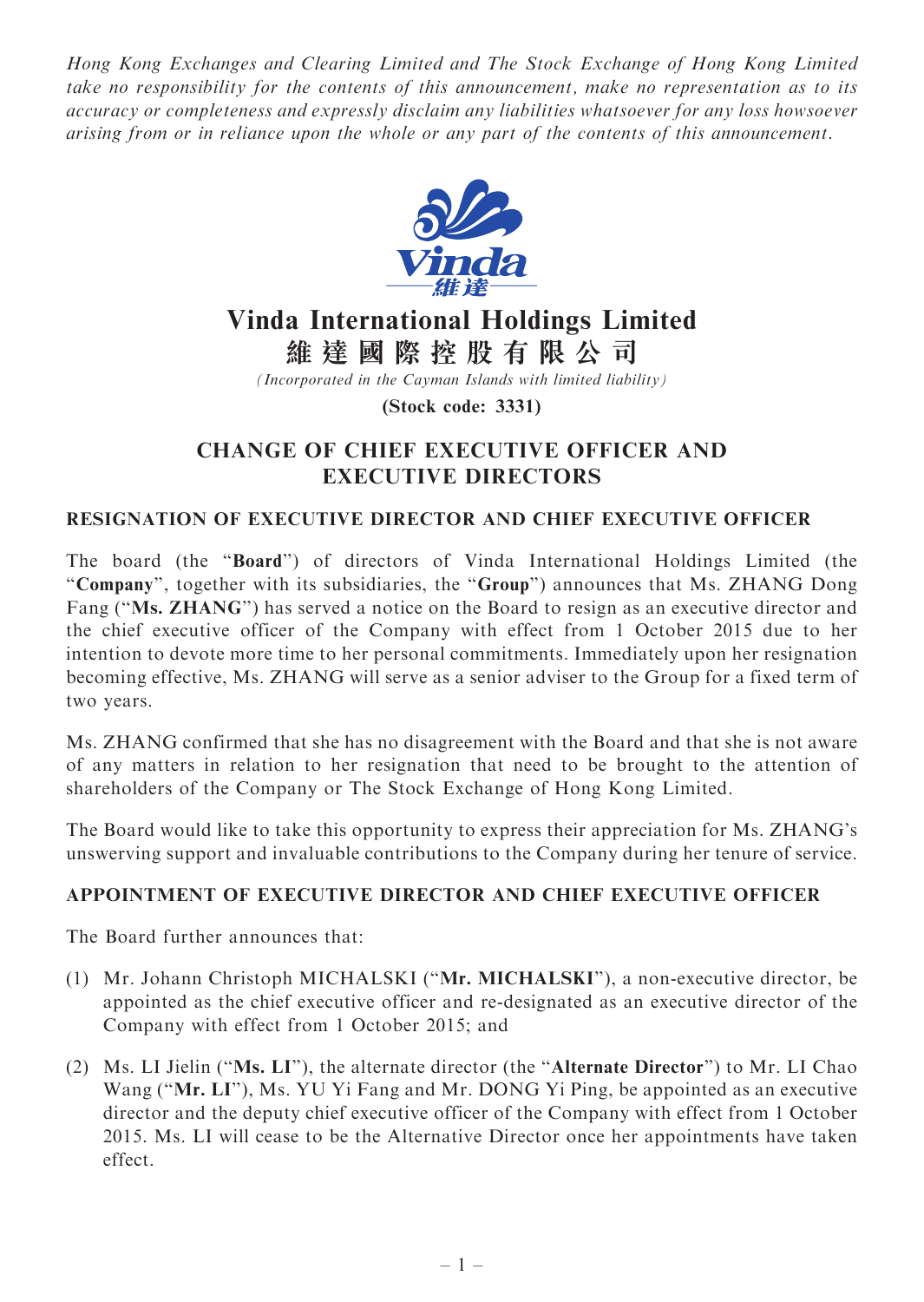### Mr. MICHALSKI

Mr. MICHALSKI, aged 49, was appointed as a non-executive director of the Company on 19 April 2008. Since 19 April 2011, Mr. MICHALSKI has been the president of SCA Global Hygiene Category overseeing the global marketing and Research and Development Division of Svenska Cellulosa Aktiebolaget (''SCA''). Previously, Mr. MICHALSKI has been the president of SCA's Asia Pacific business unit based in Shanghai, China since April 2008. Before that, Mr. MICHALSKI served as a senior vice president of Business Development and Strategic Planning in SCA headquarters. Prior to joining SCA, he has held a number of senior management positions in a New Zealand dairy group, Fonterra, as well as a global FMCG company, Unilever, since 2001. He has over 20 years of experience in leadership roles in business development and strategy, consumer marketing and product innovation in the consumer goods industry. Mr. MICHALSKI has a master's degree in Economics from Kiel University, Germany.

Mr. MICHALSKI has entered into a service contract with the Company in respect of his appointment as its executive director and chief executive officer for an initial term of 3 years commencing on 1 October 2015. He is subject to retirement by rotation and re-election at the annual general meeting of the Company in accordance with its memorandum and articles of association (the ''Articles'').

Mr. MICHALSKI is entitled to an annual remuneration of HK\$4,640,000 with discretionary bonus and other benefits with reference to his duties and responsibilities in the Group, the prevailing market situation and the performance of the Group and himself. As at the date of this announcement, Mr. MICHALSKI has an interest in share options of the Company to subscribe for 220,000 of its shares (''Shares'') within the meaning of Part XV of the Securities and Futures Ordinance ("SFO") and holds 21,820 B shares of SCA, representing less than 0.01% of the capital of SCA, a substantial shareholder of the Company.

Save as disclosed above, Mr. MICHALSKI has not held any directorships in any public listed companies in the past three years and are not connected with any directors, senior management or substantial or controlling shareholders (as defined in the Rules Governing the Listing of Securities (the ''Listing Rules'') on The Stock Exchange of Hong Kong Limited) of the Company.

### Ms. LI

Ms. LI, aged 29, who joined the Company in 2012 as the managing director of Vinda Household Paper (Australia) Limited and the business development manager of the Company, has been responsible for overseas business development. Prior to joining the Group, she worked in Orient Capital in Australia as a client relations manager of Southeast Asia Division and subsequently as a client relations manager of Asia Division. Ms. LI graduated from Macquarie University in 2008 with combined bachelor degrees in Accounting and Business Administration.

Ms. LI has entered into a service contract with the Company in respect of her appointment as its executive director and deputy chief executive officer commencing on 1 October 2015. She is subject to retirement by rotation and re-election at the annual general meeting of the Company in accordance with the Articles. Ms. LI is entitled to an annual remuneration of RMB2,007,720 with discretionary bonus and other benefits with reference to her duties and responsibilities in the Group, the prevailing market situation and the performance of the